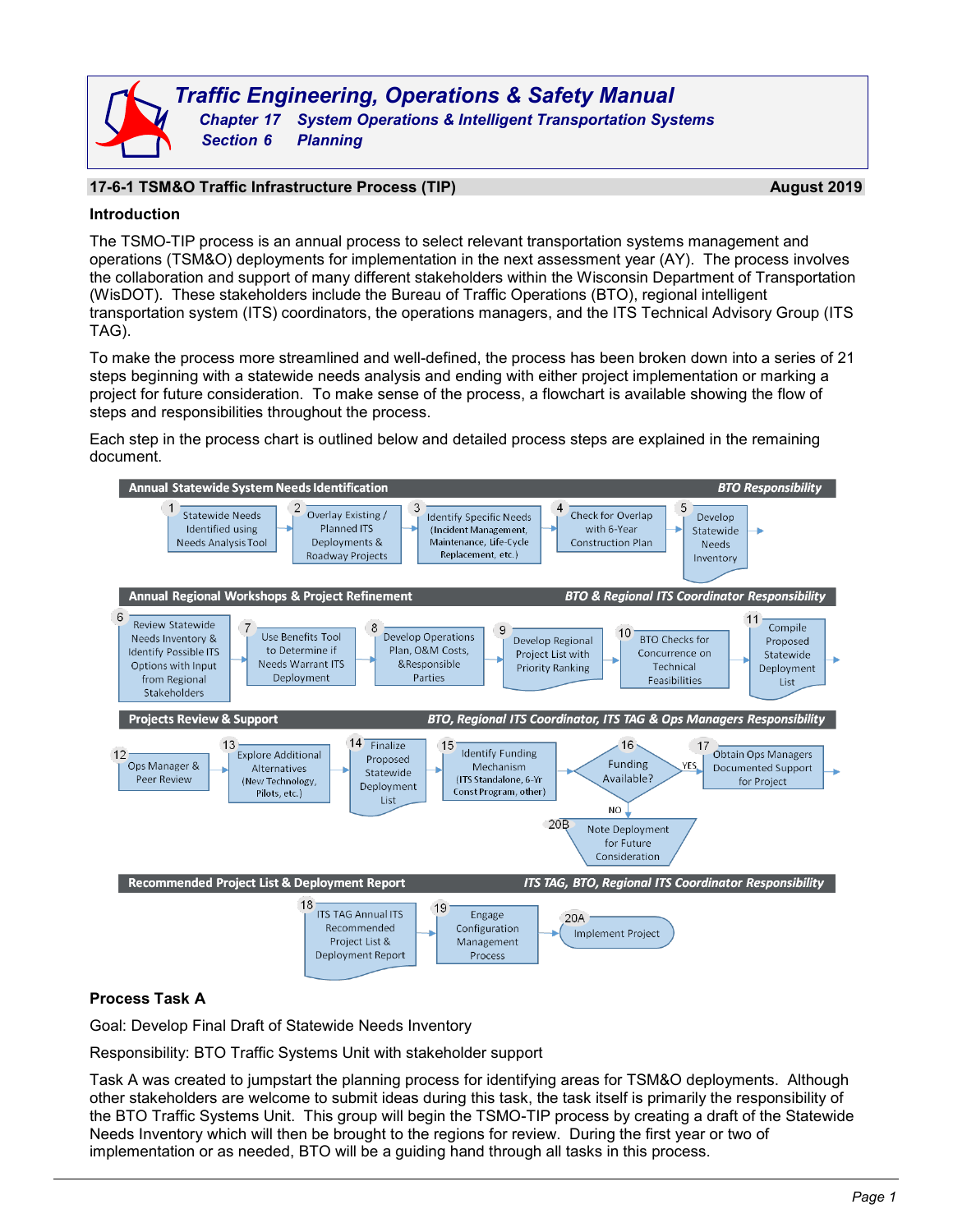## **Step 1: Statewide Needs Identified using Needs Analysis Tool**

### Timeframe: January to February

Result: Draft of the Statewide Needs Inventory with list by region of statewide area needs to be analyzed further

The Needs Analysis Tool is an online mapping tool displaying information about the current safety, mobility, service, and freight performance for most arterials in the state. The majority of this information is processed from MetaManager data, with the support of algorithms to include weather and special event data. The Needs Analysis Tool is available on the TSMO-TIP website [\(http://www.topslab.wisc.edu/tsmo/tip/\)](http://www.topslab.wisc.edu/tsmo/tip/) and was developed by the Wisconsin Traffic Operations and Safety (TOPS) Lab.

The tool includes many functions which support the identification of regional needs across the state. Although this tool identifies areas of need, it does not identify which TSM&O solution *should* be implemented to allay the need, assuming any TSM&O deployment will be able to help.

In this step, the BTO Traffic Systems Unit *should* run regional reports for each region using each preset. There are five regions and six presets, so this will result in thirty reports. At present, this task must be done manually, but future updates to the tool will streamline this process. Once all reports are generated, the top five areas identified in each of the reports *should* be marked for further investigation in step two.

Two short video tutorials are provided on the website. The first gives an overview of all capabilities of the needs tool. The second shows an example of generating the reports required for this step. The Needs Analysis Tool also includes internal documentation as well as a document describing all of the tool's data inputs.

### **Step 2: Overlay Existing / Planned ITS Deployments and Roadway Projects**

Timeframe: January to February

Result: Map of each area needs location including existing / planned deployments

This step involves going back into the Needs Analysis Tool and looking precisely at each area of need on the map. To complete this step, existing and planned deployments *should* be overlayed on the area of interest. A copy of each map *should* be attached to the regional list of identified needs areas. An example is shown in a video tutorial on the website.

## **Step 3: Identify Specific Needs (Incident Management, Maintenance, Life-Cycle Replacement, etc.)**

Timeframe: February to March

Result: Revised draft of the Statewide Needs Inventory including a list of specific needs for each need area

Working with BTO stakeholders, specific needs will be identified for the previously determined needs areas. These needs include incident management, maintenance, and life-cycle replacement, among other possibilities. Engineering judgement must be used to identify the specific need for each area.

This step may involve looking at the Needs Analysis Tool for support, although the only outcome of this step will be the appending to the list of specific needs for each needs area.

## **Step 4: Check for Overlap with 6-Year Construction Plan**

Timeframe: February to March

Result: Revised draft of the Statewide Needs Inventory including list of projects overlapping with the 6-year construction plan

Consult with project designers for highway improvement projects in the six-year plan to investigate the possibility of including the installation of operations technologies in tandem with the highway improvement project, providing a cost-effective approach to deployment.

Mark all potential overlaps on the Statewide Needs Inventory document including needs that are fully addressed by construction projects, needs that could be integrated with construction projects, and needs that would need their own financial support to be implemented.

#### **Step 5: Develop Statewide Needs Inventory**

Timeframe: April

Result: Final Draft of the Statewide Needs Inventory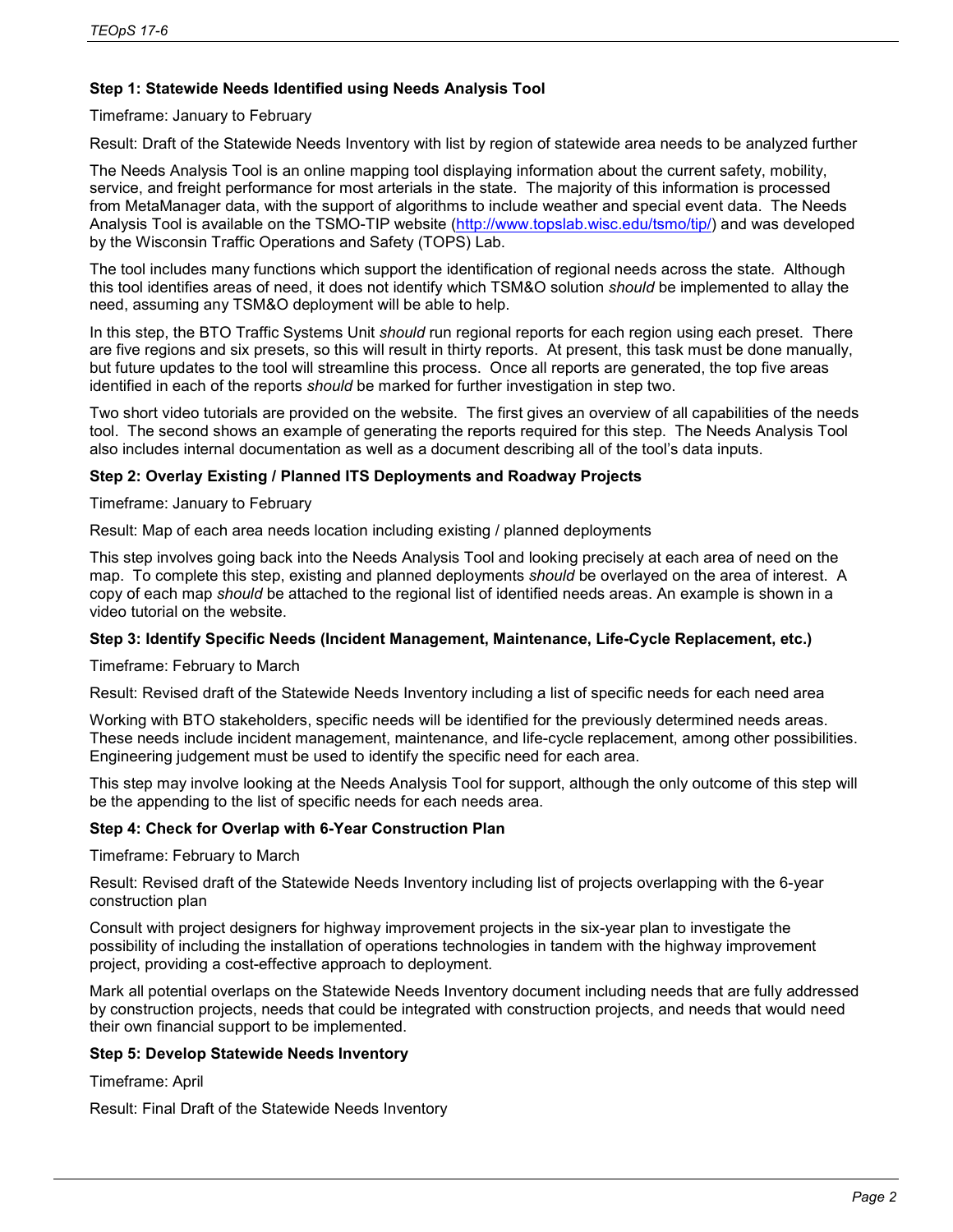This is the final step completed by BTO before bringing the plan forth to the regions for further consideration and development. In this step, the BTO Traffic Systems Unit will pull together all of the resources in the previous steps and present a clean final draft of the Statewide Needs Inventory, presented by region.

Each regional needs area will include

- a sheet of pertinent data by segment, given by the needs tool,
- a map of the area with current and planned deployments shown,
- a specific need to focus the selection of TSM&O deployment(s),
- and a statement of overlap with the 6-year construction plan.

#### **Process Task B**

Goal: Develop Regional Project List with Priority Ranking

Responsibility: BTO and Regional ITS Coordinators

During this process, BTO will work directly with each of the five Regional ITS Coordinators to process the Statewide Needs Inventory into a Regional Project List with Priority Ranking. These project lists will be compiled in Task C.

For the first year or two of implementation or as needed, the BTO and each region will have a meeting walking through all steps of this process and specifically focusing on the steps in Task B. The goal of this meeting will be to allow the Regional ITS Coordinators to become comfortable with the Needs Analysis Tool and the overall process to ensure smooth implementation.

#### **Step 6: Review Statewide Needs Inventory and Identify Possible ITS Options with Input from Regional Stakeholders**

#### Timeframe: April-May

Result: Revision of each of the regional sections of the Statewide Needs Inventory to include possible TSM&O / ITS options for deployment

In a meeting between BTO staff involved in the development of the Statewide Needs Inventory and the Regional ITS Coordinator for the given region, the regional Statewide Needs Inventory will be analyzed and potential TSM&O / ITS deployments will be identified. Regions will be involved due to their involvement with the region including their interest in the region and expertise in regional highway issues. With the support of the TOPS Lab and others as needed for engineering judgement, potential TSM&O / ITS deployments will be determined for each area of need in the region.

As part of this step, all regional staff and stakeholders will be encouraged to provide input into better understanding the areas of identified need and ideas for types of deployments.

#### **Step 7: Use Benefits Tool to Determine if Needs Warrant ITS Deployment**

Timeframe: April-May

Result: Revision of each of the regional sections of the Statewide Needs Inventory to include warrant information for each possible TSM&O / ITS deployment option

Each Regional ITS Coordinator will be trained and use the Benefits Tool. The Benefits Tool was developed by Kimley-Horn, and is also available on the TSMO-TIP website.

The tool will be used to run a benefits-cost analysis on each of the potential TSM&O / ITS deployments for each needs area. Most of the inputs will come from regional knowledge of the area or the Needs Analysis Tool. There are some inputs into the Benefits Tool that will require engineering judgement and estimation.

Each of the deployments with a positive value for benefit-cost analysis (as determined by the tool) will be listed along with the needs area in a revised Statewide Needs Inventory for each region.

A tutorial of the Benefits Tool is provided for use of the tool on the TSMO-TIP website.

#### **Step 8: Develop Operations Plan, O & M Costs, and Responsible Parties**

Timeframe: April-May

Result: Draft of Regional Project List for each region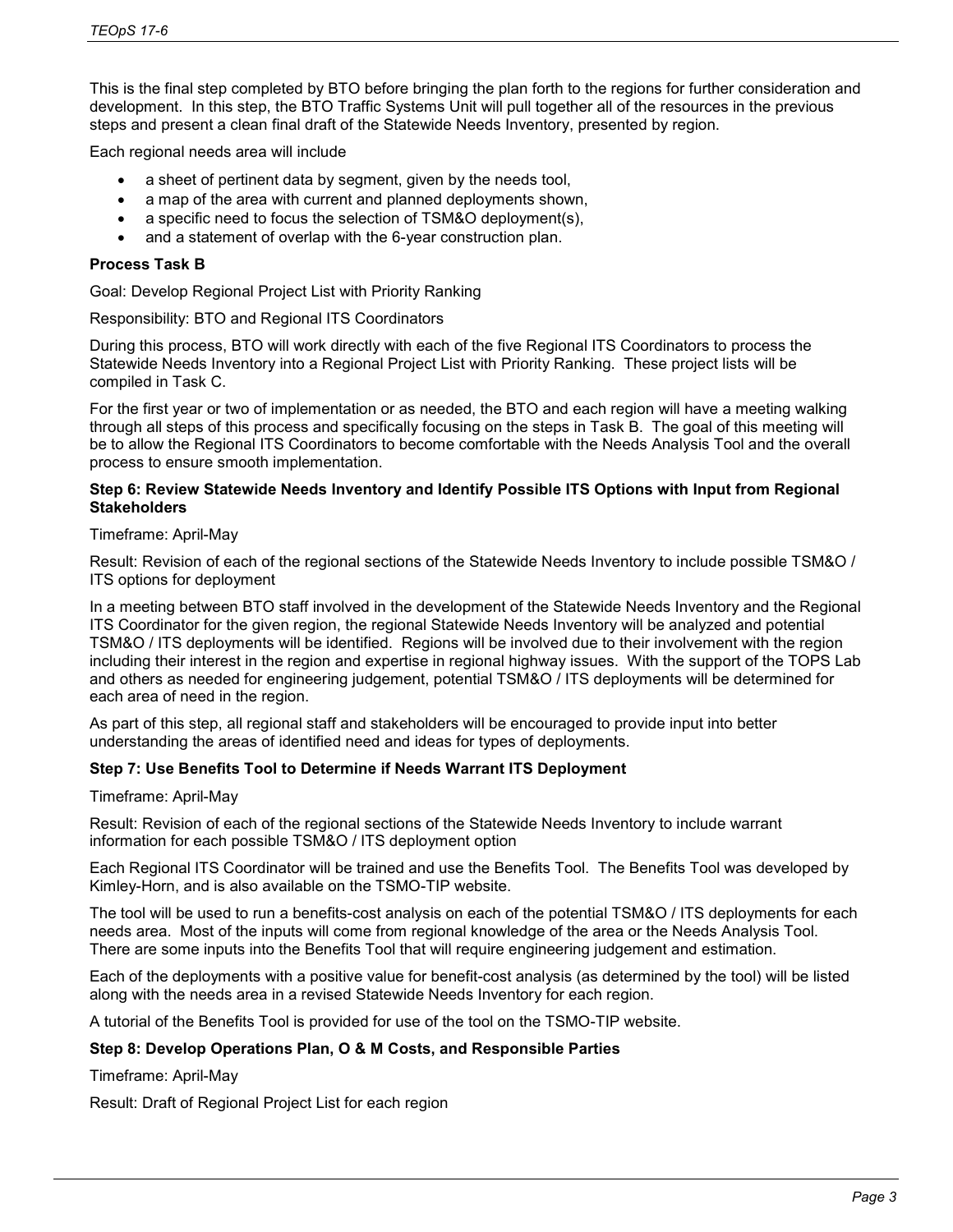This step involves creation of an operations plan to document the operating procedure for each deployment, creation of a list of all operating and maintenance costs involved in deployment of the TSM&O solution, and a list of responsible parties for operation and maintenance of the TSM&O solution.

## **Step 9: Develop Regional Project List with Priority Ranking**

Timeframe: May

### Result: Regional Project List with Priority Ranking

This is the final step completed by each region with BTO support before merging the regional plans into a statewide list. In this step, each region will pull together all of the resources in the previous steps of this task and present a clean list of projects with priority rankings for their region.

Each project will include:

- all information on the project area as produced in the Statewide Needs Inventory for the region,
- a list of TSM&O solutions to be deployed,
- a benefits-cost analysis summary (from the Benefits tool) for each TSM&O solution,
- and an operations plan with O&M costs and responsible parties listed for each TSM&O solution.

Projects will then be ranked with a priority based on benefits-costs results as well as regional and BTO judgement.

### **Process Task C**

Goal: Compile a Statewide Deployment List

Responsibility: BTO and Regional ITS Coordinators

This is a relatively quick task that involves BTO oversight of the Regional Project Lists. This task culminates with the merger of these lists into a Proposed Statewide Deployment List which will be passed on to the Operations Managers.

#### **Step 10: BTO Operations Unit Checks for Concurrence on Technical Feasibilities**

Timeframe: June

Result: Revised Regional Project Lists with projects marked for concurrence with technical feasibilities

In this step, the BTO Operations Unit will go through each of the five Regional Project Lists and verify that all proposed TSM&O deployments are feasible for deployment during the next AY.

Although the main process involved is verifying if deployments can be made given current technical expertise and availability at BTO, this step also offers BTO a chance to review materials before creating a final list to pass on to the Operations Managers.

BTO *should* work with the Regional ITS Coordinators at this point with any projects and/or deployments in question to resolve any issues.

#### **Step 11: Compile Proposed Statewide Deployment List**

Timeframe: June

Result: Proposed Statewide Deployment List

This is the final step completed by the BTO Operations Unit with support from the Regional ITS Coordinators. In this step, BTO will pull together the resources from Step 10 and the previous tasks to compile a proposed Statewide Deployment List.

Each deployment in the list will include

- all information on the project area as produced in the Statewide Needs Inventory for the region,
- all information on the specific projects and TSM&O deployments as produced in the Regional Project List including priority rankings,
- and a verification of deployment feasibility.

## **Process Task D**

Goal: Finalize Statewide Deployment List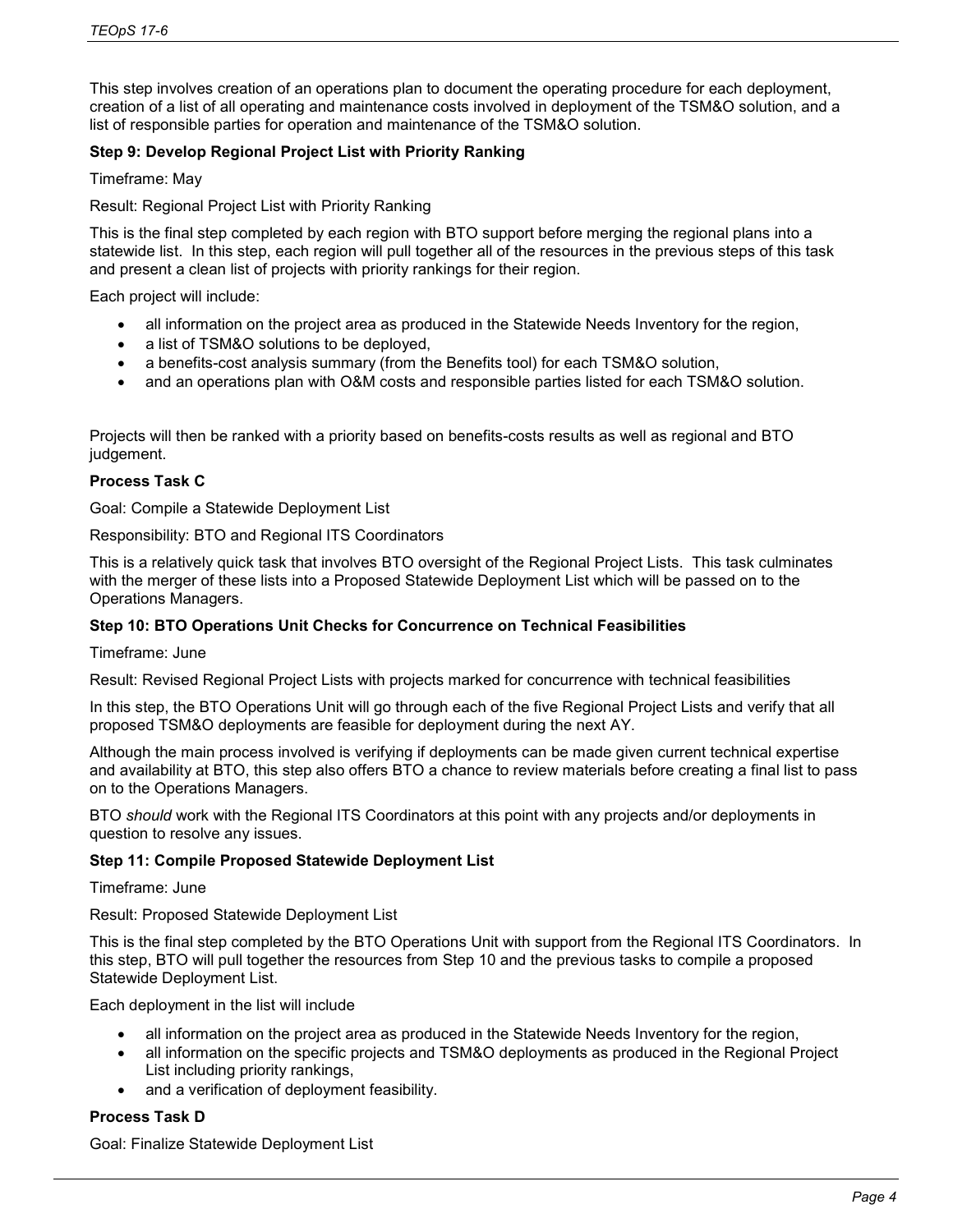## Responsibility: BTO and Operations Managers

This task allows for a review period to consider all deployments and offer any suggestions of criticisms. At this stage, new technologies will also be considered. This task culminates with the finalization of the Statewide Deployment List which will be passed on to the ITS TAG.

### **Step 12: Operations Manager and Peer Review**

Timeframe: July

Result: Reviewed Statewide Deployment List

In this step, Operations Managers will review all suggested deployments and offer input, concerns, and criticism. Peers including other regions, MPOs, TOPS Lab, and other relevant bodies will also be asked to provide feedback at this stage.

All feedback at this stage *should* be documented and BTO *should* record all feedback and attach it to each proposed deployment's package on the Proposed Statewide Deployment List.

### **Step 13: Explore Additional Alternatives (New Technology, Pilot Possibilities, etc.)** Timeframe: July

Result: Reviewed Statewide Deployment List with suggested alternatives

Using the TOPS Lab's annual evaluation of emerging and current TSM&O technologies, BTO will decide if new technologies *should* be deployed in place of or in addition to the suggested TSM&O deployments for each project.

If any significant changes are made at this point, Regional ITS Coordinators *should* be brought back into the discussion as necessary to provide feedback.

Any changes that are made to the Proposed Statewide Deployment List *should* be recorded and all relevant documentation (including benefits-cost analyses and changes to the operations plan, O&M costs, and responsible parties) *should* be attached to each proposed deployment's package on the Proposed Statewide Deployment List.

### **Step 14: Finalize Proposed Statewide Deployment List**

Timeframe: July

#### Result: Finalized Statewide Deployment List

This is the final step completed by the BTO before the deployment plan is sent out for funding and support. In this step, BTO will pull together the resources from Steps 13 and 14 as well as the previous tasks to compile a finalized Statewide Deployment List.

Each deployment in the list will include

- all information on the project area as produced in the Statewide Needs Inventory for the region,
- all information on the specific projects and TSM&O deployments as produced in the Regional Project List including priority rankings,
- verification of deployment feasibility,
- and notes from all reviews.

#### **Process Task E**

Goal: Identify Funding Sources and Obtain Support Documentation for Statewide Deployments List

Responsibility: ITS TAG, BTO, and Regional ITS Coordinators with Operations Managers oversight

This task involves the selection of a funding mechanism for each project and allows for one final review before passing the list on to ITS TAG for their approval.

## **Steps 15/16: Identify Funding Mechanism – ITS Standalone, 6-Year Construction Program, Other Funding – Is Funding Available?**

Timeframe: August

Result: Append funding mechanism to Final Statewide Deployment List

During this step, each of the projects listed in the Statewide Deployment List will be reviewed and funding mechanisms will be selected. Each deployment will fall be marked with one of the following: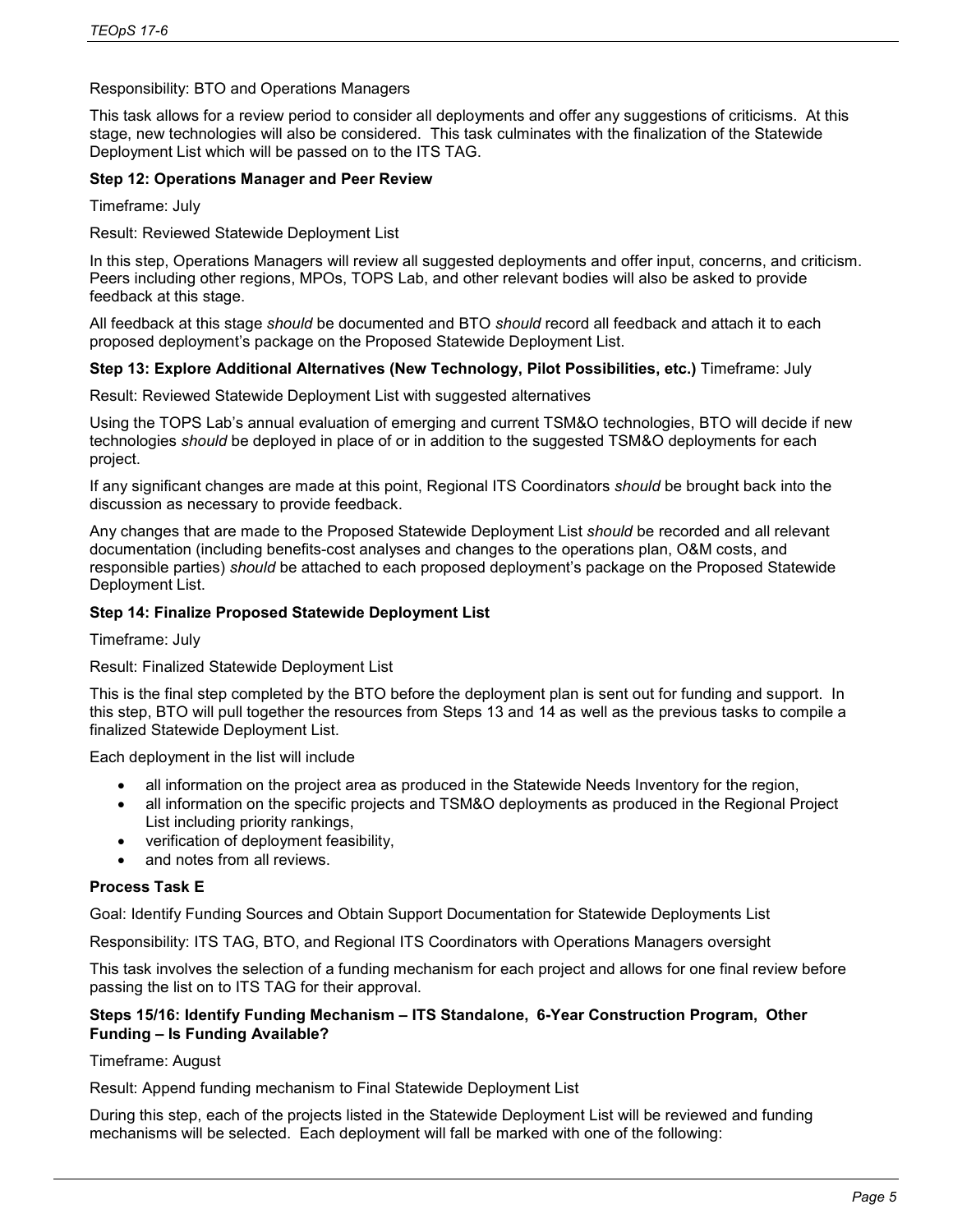- Funding from 6-Year Construction Program specific program and timeline will be identified and listed with the deployment
- Funding from ITS Standalone
- Funding from other source specific source must be identified with timeline
- Not Funded Reason for lack of funding must be documented and deployment will be marked for future consideration

### **Step 17: Obtain Operations Managers Documented Support for Project**

#### Timeframe: August

Result: Append Operations Managers Support to the Final Statewide Deployment List

During this step, the Operations Managers will review each project paying particular attention to verified funding sources. Any questions or concerns *should* be directed to all stakeholders.

Operations Managers *should* approve (or deny) all projects and these approvals **shall** be documented and included with Final Statewide Deployment List.

To summarize, this step will include attaching funding mechanisms and approvals to the Final Statewide Deployment List.

### **Process Task F**

Goal: ITS TAG Final Review and Approval of Statewide Deployment List

Responsibility: ITS TAG

This task is the final chance for ITS TAG to review all deployments and place the deployments into the official list for the next AY (or future).

#### **Step 18: ITS TAG Annual ITS Recommended Project List and Deployment (Decision Making / Justification Summary) Report**

Timeframe: September

Result: ITS Recommended Project List and Deployment Report

In this step, ITS TAG will review the Statewide Deployment List and use this list to develop their ITS Recommended Project List and Deployment Report. This report will include a list of all deployments for the next AY (as well as any projects marked for future AYs). Each deployment *should* include a short decision making and justification summary.

## **Process Task G**

Goal: Implement Projects

Responsibility: BTO and Regional ITS Coordinators

In this task, BTO will work with Regional ITS Coordinators to successfully implement the projects listed in ITS TAG's ITS Recommended Project List and Deployment Report.

## **Step 19: Engage Configuration Management Process**

Timeframe: October/November

Result: Final Configuration Plan

In this step, the configuration management process *should* be used to determine exactly how the project will be deployed in the field. A configuration management process is one that manages changes to a system, to ensure that a system is operated as it is intended throughout its design life cycle. Configuration management includes documenting upgrades and modifications that are performed and other attributes related to this work, including the date and reasoning why the work was completed.

#### **Step 20A: Implement Project**

Timeframe: Next AY during Construction Season

Result: TSM&O solution successfully deployed

The project is implemented by whatever means determined in the previous steps and responsibility is passed on to the identified responsible parties for operations and maintenance.